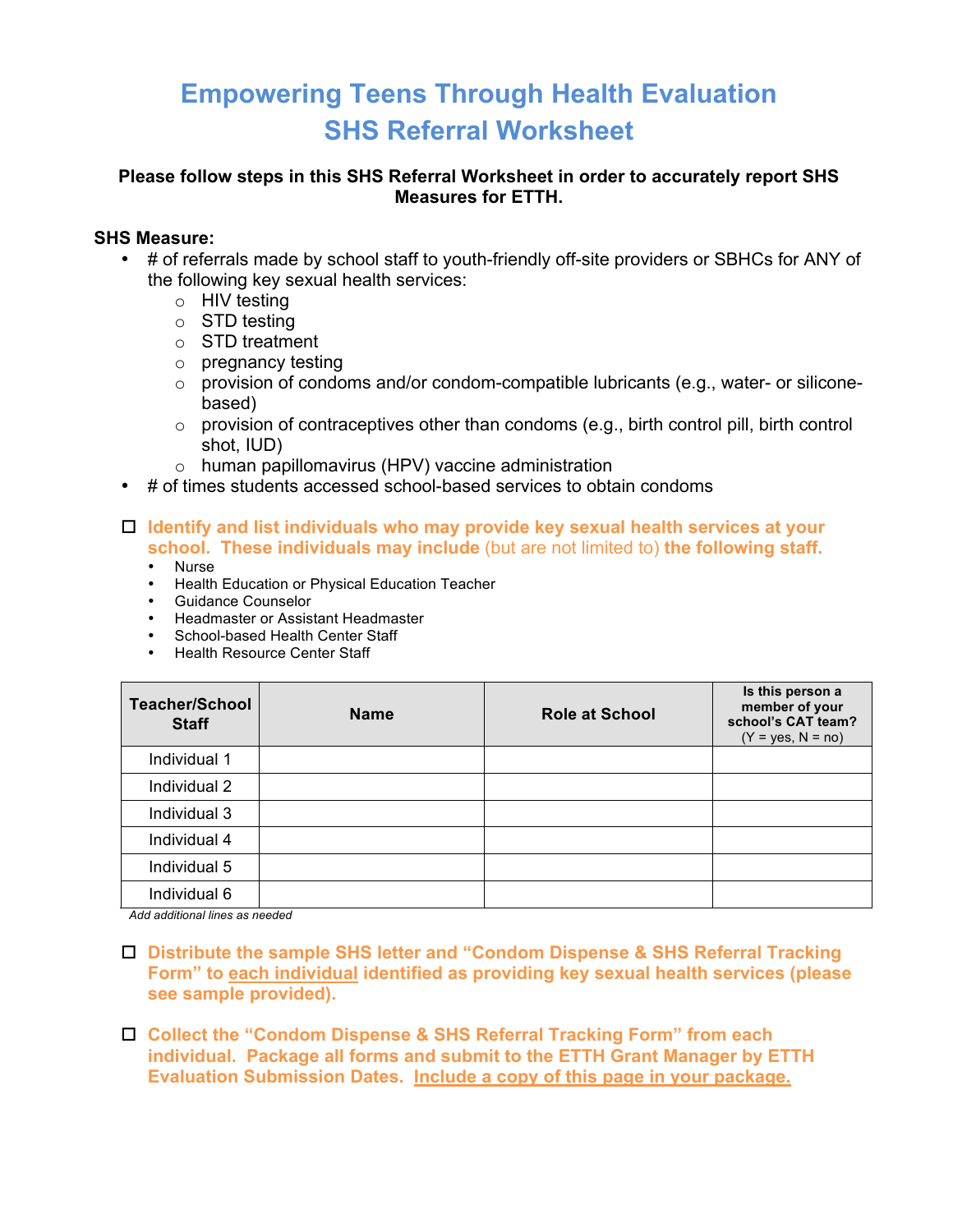

(Sample Letter to Staff providing SHS)

### Dear Colleague,

Thank you for your tremendous work to deliver key **Sexual Health Services (SHS)** to the students in our school. As a part of the **Empowering Teens Through Health (ETTH)** program that supports this work, our school is required to report on the following measures:

- # of referrals made by school staff to youth-friendly off-site providers or SBHCs for ANY of the following key sexual health services:
	- o HIV testing
	- o STD testing
	- o STD treatment
	- o pregnancy testing
	- $\circ$  provision of condoms and/or condom-compatible lubricants (e.g., water- or silicone-based)
	- $\circ$  provision of contraceptives other than condoms (e.g., birth control pill, birth control shot, IUD)
	- o human papillomavirus (HPV) vaccine administration
- # of times students accessed school-based services to obtain condoms

Our funder requires that each individual providing key sexual health services or providing referrals to key sexual health services use the **Condom Dispense & SHS Referral Tracking Form** (attached) to track condom provision and sexual health referrals. Please see the **Condom Dispense & SHS Referral Tracking Form Guidance** for specific instructions.

In order for our school to meet the reporting deadline of January 9<sup>th</sup>, I ask that **you please return** your Condom Dispense & SHS Referral Tracking Form(s) (please make additional copies as needed) to me by **December 23rd, 2014.**

Thank you again for your assistance!

Sincerely,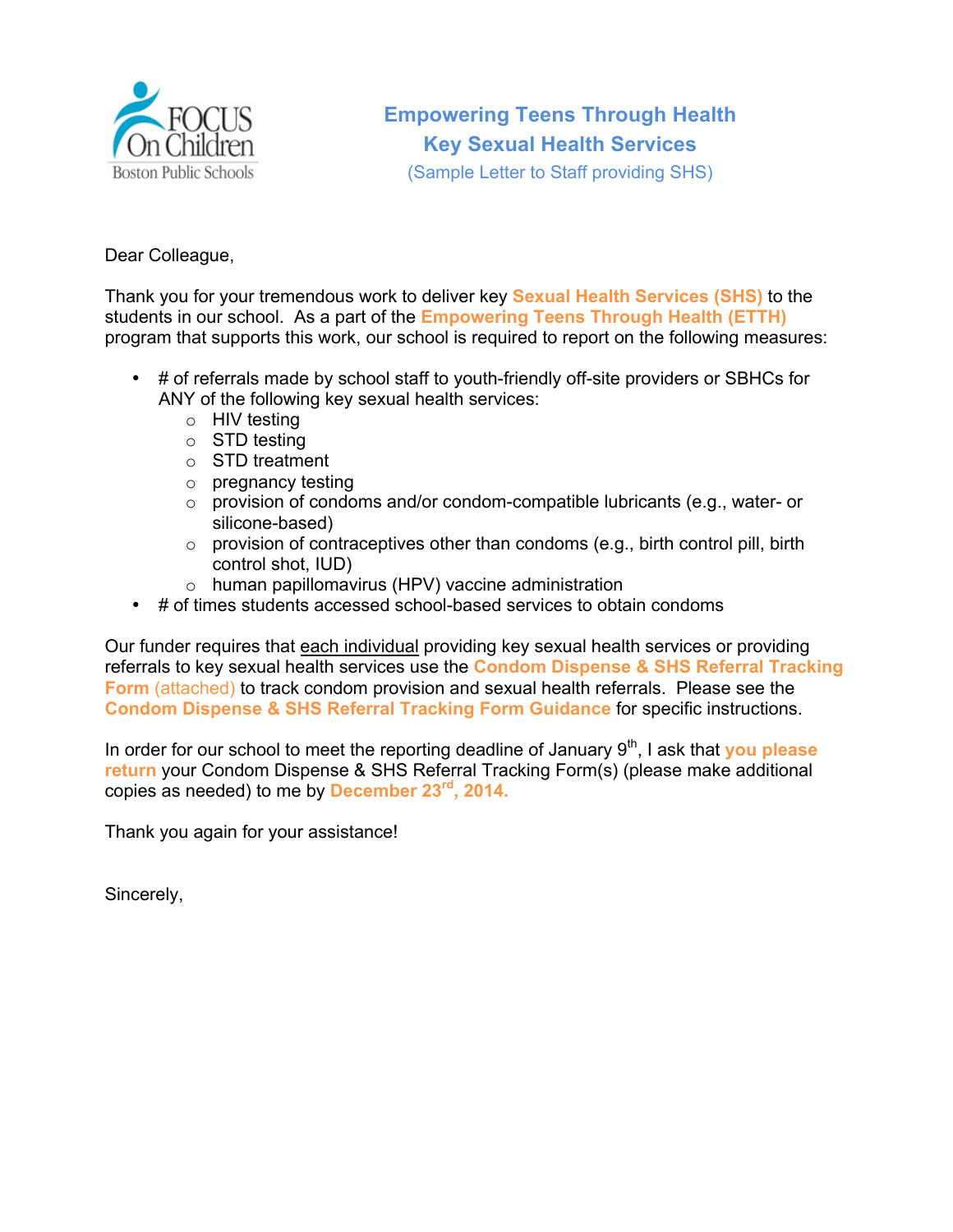# GUIDANCE: Condom Dispense & SHS Referral Tracking Form **GUIDANCE: Condom Dispense & SHS Referral Tracking Form** Empowering Teens Through Health **Empowering Teens Through Health**

services may include the nurse, members of the CAT Team, school-based health center staff, and Health Resource Center staff agencies both on and off the school campus. Examples of school-based staff who may make referrals for key sexual health referred to, and 4) number of students accessing school-based services to obtain condoms. Referrals can be made to services may include the nurse, members of the CAT Team, school-based health center staff, and Health Resource Center staff. agencies both on and off the school campus. Examples of school-based staff who may make referrals for key sexual health The purpose of the **referred tobased staff for any key sexual health servicesCondom Dispense & SHS Referral Tracking Formnumber of students accessing school-based services to obtain condoms**.<br>ب **types of key sexual health services referrals**ິສ<br>ປີ<br>ວັ **record**  $\Rightarrow$ **number of referrals made by school-**. Referrals can be made to .<br>ب **agencies students are** 

Please capture the following information on the Condom Dispense & SHS Referral Tracking Form: Please capture the following information on the Condom Dispense & SHS Referral Tracking Form:

•

•

**Column C:** 

type of referral made (see Referral Type Code Table)

Column C: type of referral made (see Referral Type Code Table)

Column A: date of encounter with student **Column A:** date of encounter with student

•

•

- Column B: if condoms were dispensed **Column B**: if condoms were dispensed
- $(Y = Yes, N = no)$ (Y=yes, N=no)

|   |                         |        | Referral Type Code |                                                            |
|---|-------------------------|--------|--------------------|------------------------------------------------------------|
| I |                         | က<br>ဂ |                    | Provision of contraceptives offer than                     |
|   | HIV testing             |        |                    | CONDONNS (ie: bitth control pill, bitth control shot, IUD) |
|   |                         |        |                    | Provision of condoms and/or condom-                        |
|   | STD testing             |        |                    | compatible lubricants (ie: water or silicone               |
|   |                         |        | based              |                                                            |
|   | <b>RX</b> STD treatment |        |                    | Lubricants                                                 |
|   | HP   HPV vaccine        |        |                    | Condoms                                                    |
|   | testing<br>Pregnancy    |        |                    |                                                            |

| On School<br>ソホッシー・                      | Ξ |
|------------------------------------------|---|
| Referral Agency Code                     |   |
| see Reterral Agency Code table           |   |
| solumn D: agency student was referred to |   |

|             | Referral Agency Code |             |                               |
|-------------|----------------------|-------------|-------------------------------|
|             | <b>On School</b>     |             |                               |
|             | Site/Campus          |             | <b>Off School Site/Campus</b> |
| エヌロ         | Health Resorrice     | 슾           | Youth friendly program        |
|             | Center               |             | (same as Adolescent program)  |
| <b>SBHC</b> | School-based         | <b>ABCD</b> | Action for Boston             |
|             | Health Center        |             | Community Development         |
| $\Omega$    | Condom               | ひっせ         |                               |
|             | availability team    |             | Primary care physician        |
|             |                      | т           | Hospital                      |
|             |                      | 믓           | Uwouxing                      |
|             |                      | $\circ$     | Other                         |
|             |                      |             |                               |

# **Notes about Referrals: es about Referrals:**

- Record each encounter with a student, regardless of the number of providers or services for which the student is referred in that encounter. Select all types of referrals and agencies that apply, but record information as <u>one encounter</u> on the same line encounter. Select all types of referrals and agencies that apply, but record information as one encounter on the same line. **each encounter** with a student, regardless of the number of providers or services for which the student is referred in that
- **Condon Dispense vs. Condom Referral**Condon Dispense vs. Condom Referral
- o If you provide a condom(s) to a student, record the number of condoms you dispensed to tha If you refer a student to another agency for condom access or counseling, record the referral If you provide a condom(s) to a student, record the number of condoms you dispensed to that agency (Column D) if you are just dispensing condoms and not referring the student. student in Column B. You do not need to complete the referral type (Column C) or referral agency (Column D) if you are just dispensing condoms and not referring the student. student in Column B. You do not need to complete the referral type  $\overline{C}$  Column  $\overline{C}$ ) or referral type  $\overline{C}$
- o oIf you refer a student to another agency for condom access or counseling, record the referral NOTE: Providing a student with a condom(s) does not count as a referral unless the student is by selecting "C" under Column C. by selecting "C" under Column C. Providing a student with a condom(s) does not count as a referral unless the student is
- student may be referred to another agency for condoms if he/she has a condom opt-out actually referred to another organization/agency for condom access or counseling. For example, a student may be referred to another agency for condoms if he/she has a condo actually referred to another organization/agency for condom access or counseling. For example, a
- List date; **do not track names or any other personally identifying information**List date; do not track names or any other personally identifying information
- Tracking Sheets should be tallied at the end of each week and collected monthly Tracking Sheets should be tallied at the end of each week and collected monthly.

circle "L" under Column C and condom compatible lubricants is referred to a hospital for "Y" in Column B. If the student and condom counseling. Mark student and provides condoms **Example: SHS staff sees a** "H" under Column D. "H" under Column D. circle "L" under Colum condom compatible lubricants, is referred "Y" in Column B. If the student and condom counseling. student and provides condoms SHS staff sees a to a hospital for n C and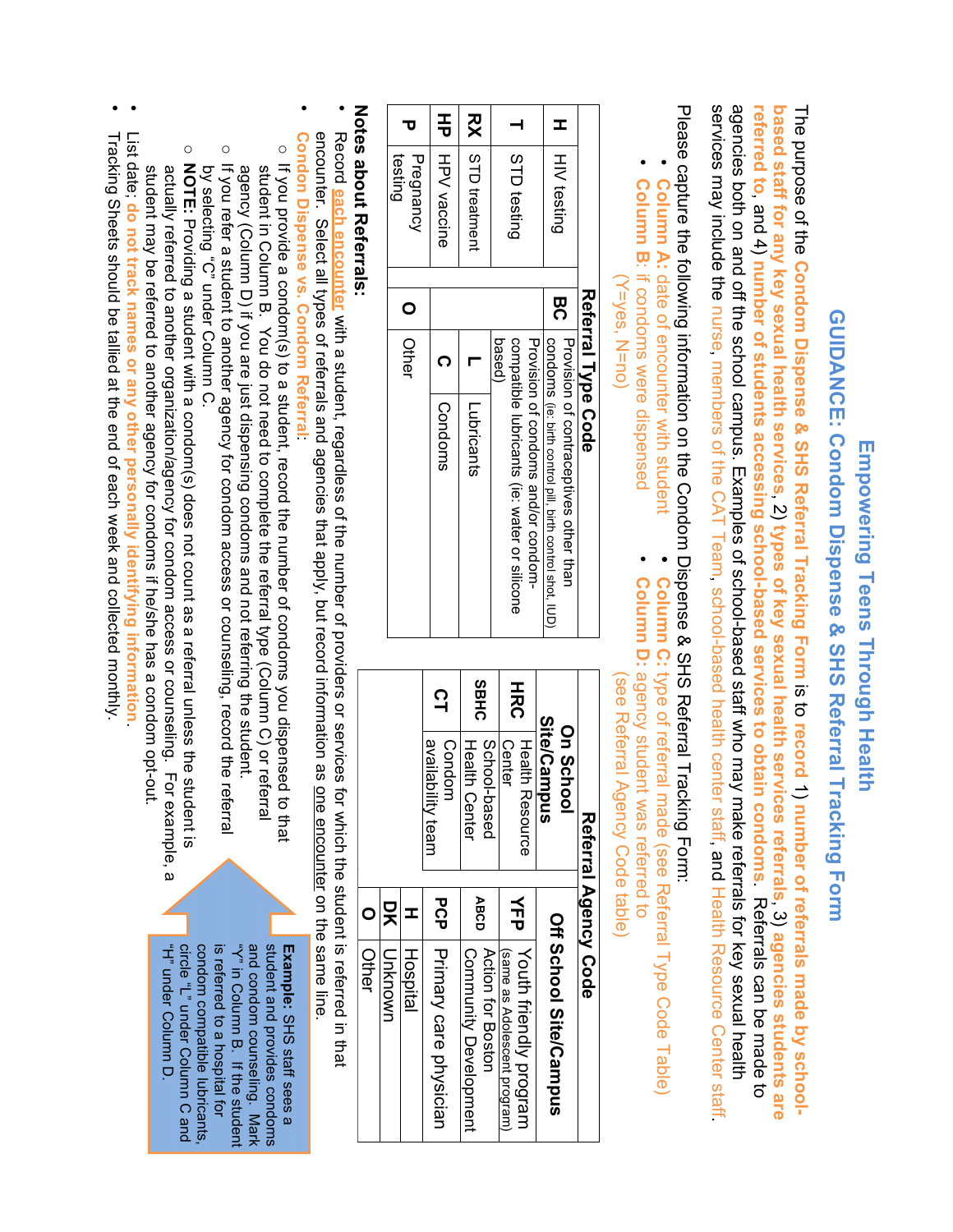| <b>?Ondom Dispense &amp; SHS Referral Trac</b> |             |
|------------------------------------------------|-------------|
|                                                | I           |
|                                                | <b>Gnol</b> |
| ׇ֧֖֧֦֧֦֧֝֝֝֝֝<br>֧֪֝<br>֧֝֝֝֝ <i>֚</i>         | (<br>C      |
| $\frac{1}{\epsilon}$                           |             |

| School Name:                          |                                                                     |                                                                                 |   |                         |        |          |    |                                                    |   |          | Your Name: |                                      |                         |          |                                                                          |        |   |          |   |         |
|---------------------------------------|---------------------------------------------------------------------|---------------------------------------------------------------------------------|---|-------------------------|--------|----------|----|----------------------------------------------------|---|----------|------------|--------------------------------------|-------------------------|----------|--------------------------------------------------------------------------|--------|---|----------|---|---------|
| Your Role (Please select one):        |                                                                     |                                                                                 |   | <b>DNurse</b>           |        |          |    |                                                    |   |          |            | □ CAT Team Menhor (other than nurse) |                         |          | 囗 Health Resource Center Staff                                           |        |   |          |   |         |
|                                       |                                                                     |                                                                                 |   |                         |        |          |    | □ School-based Health Center Staff                 |   |          |            | Dother (please                       |                         | describe |                                                                          |        |   |          |   |         |
| <b>Reporting</b>                      | Period                                                              | (select one):                                                                   |   | □<br>凹                  |        |          |    | Semester (9/3/14-12/23/14)                         |   |          | $\Box$     | Spring Serr                          |                         |          | iester (01/05/15-06/12/15)                                               |        |   |          |   |         |
| encounter<br>A) Date of<br>(AA/pp/ww) | dispensed?<br>condoms<br><b>B) Were</b><br>$\widetilde{\mathbf{z}}$ | Complete C and D ONLY if a referral for any key sexual health service was made. |   | $\overline{\mathbf{C}}$ |        | see code |    | Circle the type of referral made<br>list attached) |   |          |            |                                      |                         |          | D) Circle the agency student was referred to<br>(see code list attached) |        |   |          |   |         |
|                                       |                                                                     |                                                                                 | 工 | ᅥ                       | RX     | 玉        | ᠊ᠣ | BC                                                 | г | ౧        | O          | エヌロ                                  | SB<br>공                 | 듀        | <b>ABCD</b>                                                              | PCP    | H | 잌        | 믓 | $\circ$ |
|                                       |                                                                     |                                                                                 | ェ |                         | RX     | 玉        | ᠊ᠣ | BC                                                 | г | O.       | O          | エカロ                                  | 88<br>공                 | 人口       | <b>ABCD</b>                                                              | PCP    | ᆂ | $\Xi$    | 믓 | $\circ$ |
|                                       |                                                                     | If no referral was made in that encounter, leave C and D blank.                 | 工 |                         | RX     | 종        | ᠊ᠣ | 50                                                 | г | ဂ        | $\circ$    | エカロ                                  | SB<br>공                 | 슧        | <b>ABCD</b>                                                              | PCP    | I | ္မ       | 믓 | $\circ$ |
|                                       |                                                                     |                                                                                 | ェ |                         | 又<br>父 | 玉        | ᠊ᠣ | BC                                                 |   | റ        | O          | エヌロ                                  | SB<br>공                 | 人口       | <b>ABCD</b>                                                              | PCP    | 工 | د<br>ح   | 믓 | O       |
|                                       |                                                                     |                                                                                 | ェ |                         | 껒      | 玉        | ᠊ᠣ | BC                                                 | г | $\circ$  | O          | エカロ                                  | SB<br>공                 | 즋        | <b>ABCD</b>                                                              | PCP    | I | 으        | 只 | O       |
|                                       |                                                                     |                                                                                 | ェ |                         | RX     | 玉        | ᠊ᠣ | <b>BC</b>                                          | г | ဂ        | $\circ$    | エカロ                                  | SB<br>ここ                | 슈        | <b>ABCD</b>                                                              | PCP    | 工 | 으<br>나   | 믓 | O       |
|                                       |                                                                     |                                                                                 | ェ |                         | RX     | 玉        | ᠊ᠣ | BC                                                 | г | C        | $\circ$    | エヌロ                                  | $\frac{8}{5}$<br>さい     | 듀        | <b>ABCD</b>                                                              | PCP    | I | 잌        | 믓 | $\circ$ |
|                                       |                                                                     |                                                                                 | ェ |                         | RX     | 玉        | ᠊ᠣ | <b>BC</b>                                          |   | റ        | O          | エカロ                                  | 89<br>さい                | くせ       | <b>ABCD</b>                                                              | PCP    | H | د<br>ح   | 믓 | O       |
|                                       |                                                                     |                                                                                 | ェ |                         | RX     | 玉        | ᠊ᠣ | BC                                                 | г | ဂ        | $\circ$    | HRC                                  | SB<br>Ĕ                 | 귻        | <b>ABCD</b>                                                              | РCР    | I | 으        | 믓 | O       |
|                                       |                                                                     |                                                                                 | ェ |                         | RX     | 玉        | ᠊ᠣ | <b>BC</b>                                          | г | $\Omega$ | $\circ$    | HRC                                  | <b>SB</b><br>공          | 귻        | <b>ABCD</b>                                                              | PCP    | 工 | $\Omega$ | 只 | O       |
|                                       |                                                                     |                                                                                 | ェ |                         | RX     | 종        | ᠊ᠸ | BC                                                 | г | റ        | O          | HRC                                  | SB<br>さい                | 귻        | <b>ABCD</b>                                                              | PCP    | I | د<br>1   | 믓 | O       |
|                                       |                                                                     |                                                                                 | ェ |                         | RX     | 玉        | ᠊ᠸ | <b>BC</b>                                          | г | O        | $\circ$    | エカロ                                  | SB<br>Ë                 | 了古       | <b>ABCD</b>                                                              | PCP    | 工 | ST       | 믓 | O       |
|                                       |                                                                     |                                                                                 | ェ |                         | RX     | 玉        | ᠊ᠸ | BC                                                 | г | ဂ        | $\circ$    | エヌロ                                  | $\frac{8}{5}$<br>さい     | 듀        | <b>ABCD</b>                                                              | PCP    | ᆂ | ္မ       | 믓 | O       |
|                                       |                                                                     |                                                                                 | ェ |                         | RX     | 玉        | ᠊ᠸ | <b>BC</b>                                          | г | ဂ        | $\circ$    | エカロ                                  | 8B<br>공                 | くし       | <b>ABCD</b>                                                              | PCP    | ェ | د<br>1   | 只 | O       |
|                                       |                                                                     |                                                                                 | ェ |                         | RX     | 玉        | ᠊ᠣ | BC                                                 | г | O        | O          | HRC                                  | $\frac{8}{9}$<br>Ĩ<br>Ö | 듀        | <b>ABCD</b>                                                              | 모<br>오 | ェ | 으        | 只 | O       |
|                                       |                                                                     |                                                                                 | ェ |                         | RX     | 玉        | ᠊ᠣ | ω<br>$\tilde{\Omega}$                              | г | ◯        | $\circ$    | HRC                                  | SB<br>さい                | 슈        | <b>ABCD</b>                                                              | PCP    | 工 | CT       | 믓 | $\circ$ |
|                                       |                                                                     |                                                                                 | ェ |                         | RX     | 종        | ᠊ᠣ | BC                                                 |   | റ        | O          | エカロ                                  | SB<br>공                 | 귻        | <b>ABCD</b>                                                              | PCP    | H | 익        | 믓 | O       |
|                                       |                                                                     |                                                                                 | ェ |                         | RX     | 玉        | ᠊ᠣ | <b>BC</b>                                          |   | O        | O          | エカロ                                  | SB<br>Ë                 | くせ       | <b>ABCD</b>                                                              | PCP    | I | 잌        | 믓 | O       |
|                                       |                                                                     |                                                                                 | ェ |                         | 잦      | 玉        | ᠊ᠸ | BC                                                 | г | ဂ        | O          | HRC                                  | SB<br>Ë                 | 说        | <b>ABCD</b>                                                              | РCР    | 工 | 으        | 믓 | O       |
|                                       |                                                                     |                                                                                 | ェ |                         | RX     | 玉        | ᠊ᠸ | <b>BC</b>                                          | г | ౧        | $\circ$    | エヌロ                                  | SB<br>공                 | 人口       | <b>ABCD</b>                                                              | PCP    | I | ္မ       | 믓 | $\circ$ |
|                                       |                                                                     |                                                                                 | ェ |                         | RX     | 玉        | ᠊ᠣ | ᢍ<br>Ğ                                             | г | ⌒        | $\circ$    | エヌロ                                  | SB<br>공                 | 듀        | <b>ABCD</b>                                                              | PCP    | 工 | $\Omega$ | 믓 | $\circ$ |
| <b>Column</b><br>Total                |                                                                     | Column<br>Total                                                                 |   |                         |        |          |    |                                                    |   |          |            |                                      |                         |          |                                                                          |        |   |          |   |         |
| Ш                                     |                                                                     |                                                                                 |   |                         |        |          |    |                                                    |   |          |            |                                      |                         |          |                                                                          |        |   |          |   |         |

Make additional copies as needed. *Make additional copies as needed.*

"